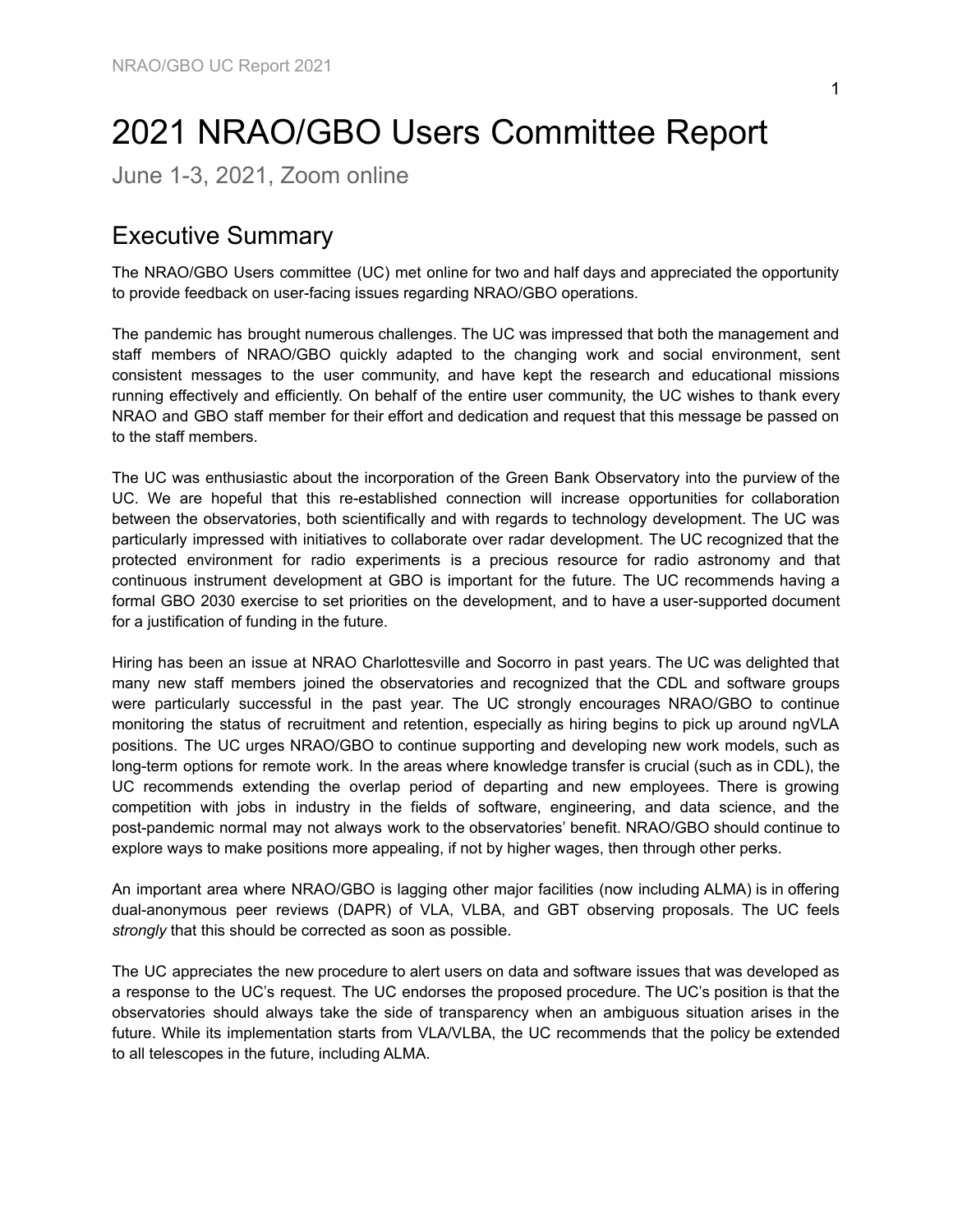Data management and software were a focus of our discussions. The UC was very pleased to see the significant progress in software development *on all fronts* and that the software group was particularly successful in recruitment in the past year. There were also some concerns raised regarding the obsolescence of the proposal submission tool (PST) and observation preparation tool (OPT) as discussed in the 2018 UC report. The UC strongly recommends immediate improvements in this area. The UC appreciated the planned suites of new software that would comprehensively cover the full proposal-to-data-reduction process. While we look forward to using them, one concern is that if they are released at once after years of development there is a risk that the end product could potentially deviate from the user's expectations. The UC strongly recommends to release the software piece by piece and to receive user feedback frequently and incrementally. For GBO, the UC recommends following modern trends and moving away from IDL as soon as practical, so that users can reduce the GBO data both from their observations and from the archive at their home institutions.

The UC commends NRAO for the great progress in ngVLA planning and preparation over the past 5-6 years. Depending on the outcome of the Decadal 2020 report, the transition from VLA/VLBA to ngVLA will be on the horizon. The UC does not endorse the option of immediate shutdown of VLA/VLBA at the start of ngVLA. It strongly encourages NRAO to work with the community, by forming a blue-ribbon panel or a community working group, to define options for continued US scientist access to cm-wavelength observing capabilities in the transition period. This process must be a transparent, community-wide process.

With the expansion of GBO-related discussion in the UC meeting, the UC feels that the current meeting length of 2.5-days is no longer sufficient. We would like to expand the presentations by one half-day, with the second half of the third day reserved for the closing executive session. In addition, the UC would like to receive the presentation materials at least two weeks in advance of the face-to-face meeting such that the UC can review them and hold an internal telecon one week prior to the meeting. This telecon will allow the UC to identify key focus areas for the meeting. During the UC meeting, we would like to condense some of the presentations' content and expand the time for Q&A, discussion, and executive sessions.

The UC was chaired by Jin Koda, with Ilse Cleeves as the vice-chair. Ilse Cleeves will take over the chair in 2022, and Thomas Maccarone was elected as the new vice-chair in 2022. We discuss the various topics in more detail in the next pages. **We highlight, in boldface, those issued where we request NRAO/GBO action.**

#### NRAO Overview

Despite a challenging year, the UC was very impressed with NRAO and GBO's scientific output and maintained access to observational facilities, the high level scientific support for the community, the expansion of Diversity, Equity, and Inclusion (DEI) efforts, and the overall response to the pandemic.

We commend NRAO for **its proactive role in spectrum management** and preserving dark skies, and we encourage NRAO to take an active role in educating the community both within and beyond radio astronomy. We encourage multiwavelength collaboration to develop better technical solutions to some of the issues surrounding spectrum management. We are enthusiastic about NRAO's establishment of the National Radio Dynamic Zone project.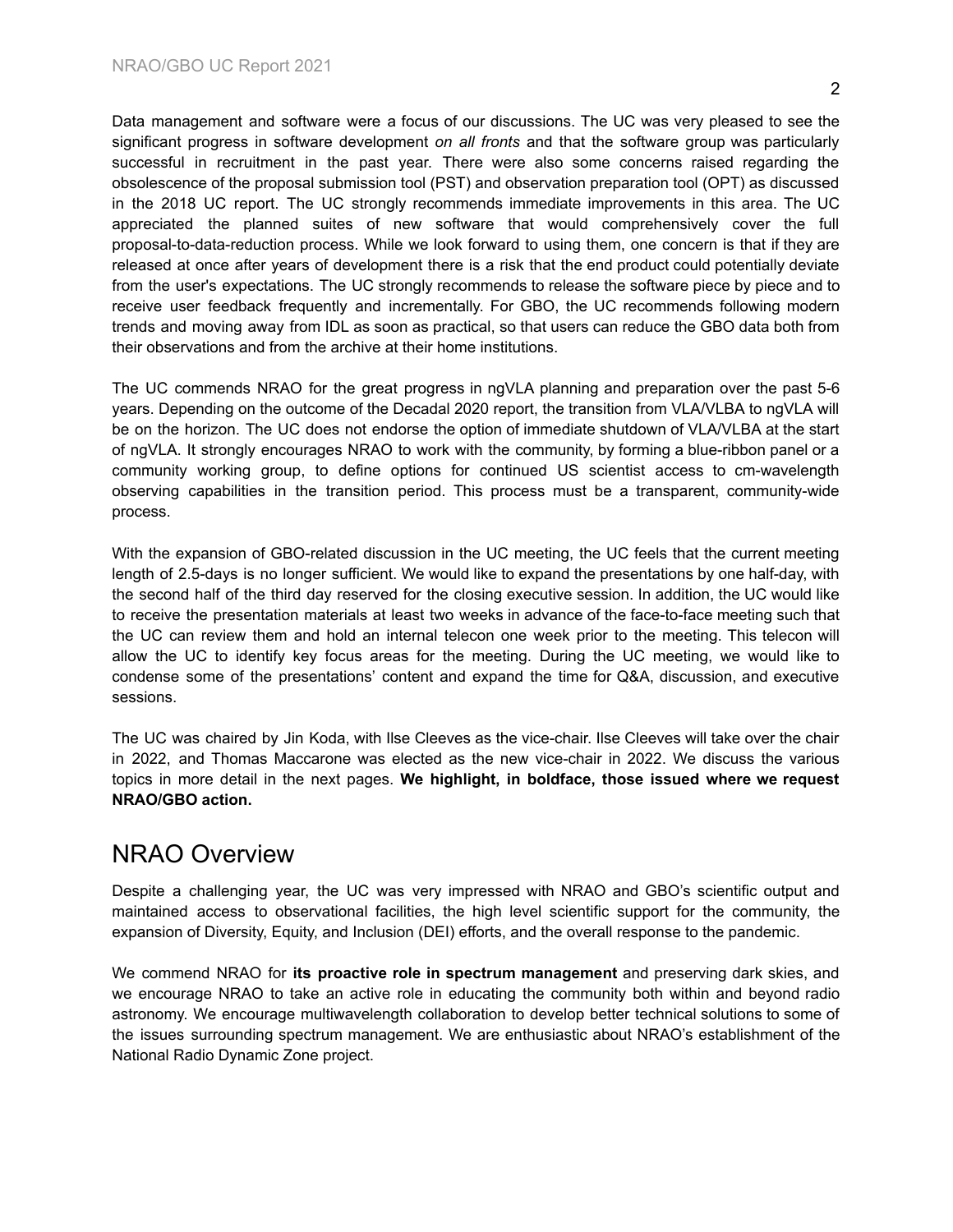Additionally, the UC was impressed by expanded efforts around adapting to the changing work and social environment the last year has presented. The pandemic has brought a lot of challenges; however, NRAO's/GBO's flexible working models and consistent messaging have kept the observatories running effectively and efficiently over the last year. In addition, the social climate continues to change and evolve in important and significant ways. We were impressed to see the expanded dialogue and activities surrounding DEI education among staff and scientists. We recommend **supporting these activities** going forward, along with encouraging broad participation across the observatories.

The UC strongly encourages NRAO/GBO to monitor the status of recruitment and retention, especially as hiring begins to pick up around ngVLA positions. The UC urges NRAO/GBO to continue supporting and developing new work models, such as long-term options for remote work, to bring top talent to the observatory. To ensure the success of recruitment for remote positions, support will be necessary for outfitting of remote offices and/or paying for office space offsite, travel for on-site days, and flexibility with hours/time-zones. While it is clear that funding is an important point of consideration, there is growing competition with jobs in industry in the fields of software, engineering, and data science. There is a widespread feeling that NRAO wages in these areas are not competitive with industry standards. NRAO should **explore ways to make positions more appealing**, if not by higher wages, through other benefits. For example, one could allow for some fractional time to be spent on personal education or side projects of personal interest related to the observatory. Such a model may also accelerate innovation and interdisciplinary collaboration.

#### ALMA Operations & Development

The UC commends the ALMA operations in Chile and the North American ALMA Science Center (NAASC) for navigating through the pandemic and now on the way to return to regular operation. The UC recognizes that we are still in the midst of the pandemic world-wide, and it is remarkable that ALMA has successfully restarted the arrays from the total shutdown, and is almost back to normal science operations. The UC is also very impressed with the management's mindfulness of staff members who were working under the COVID stress.

The UC believes that **the continuous expansion of the user base is vital to maintain broad community support for future development of ALMA, ngVLA, and other radio astronomy facilities.** On this front, the UC is impressed by the high-level of activities in the ALMA ambassador program, the start of the archival SOS program, the success of the proposal webinars/workshops, regular SOS program, Reber fellows, summer student and NAC/graduate support. The UC encourages NRAO to continue these efforts. **The UC recommends monitoring the outcomes of these activities** by tracking the number of observational proposals (and their success) among the program participants, and the number of first-time PIs. Note that in the last couple of years, the UC had decided that it is not necessary to discuss the statistics of regional ALMA publications in the UC meeting every year, while it should be continuously monitored and be brought to the UC's attention when it is required. The UC maintains this position. Please include the statistics of the user base expansion in the list of parameters to monitor.

The ALMA proposal system has significant changes from Cycle 8 (i.e., new small/medium/large proposal categories, Dual Anonymous Peer Review - DAPR, and Distributed Proposal Review - DPR). The UC is delighted that the change to the proposal categories boosted the number of medium and large proposal submissions. The UC welcomes the use of DAPR which is becoming standard for modern reviews. The UC notes that the outcomes of DPR have not been fully evaluated. **The UC recommends that NAASC work with the Joint ALMA Observatory (JAO) to analyze users' response to all of the changes.** This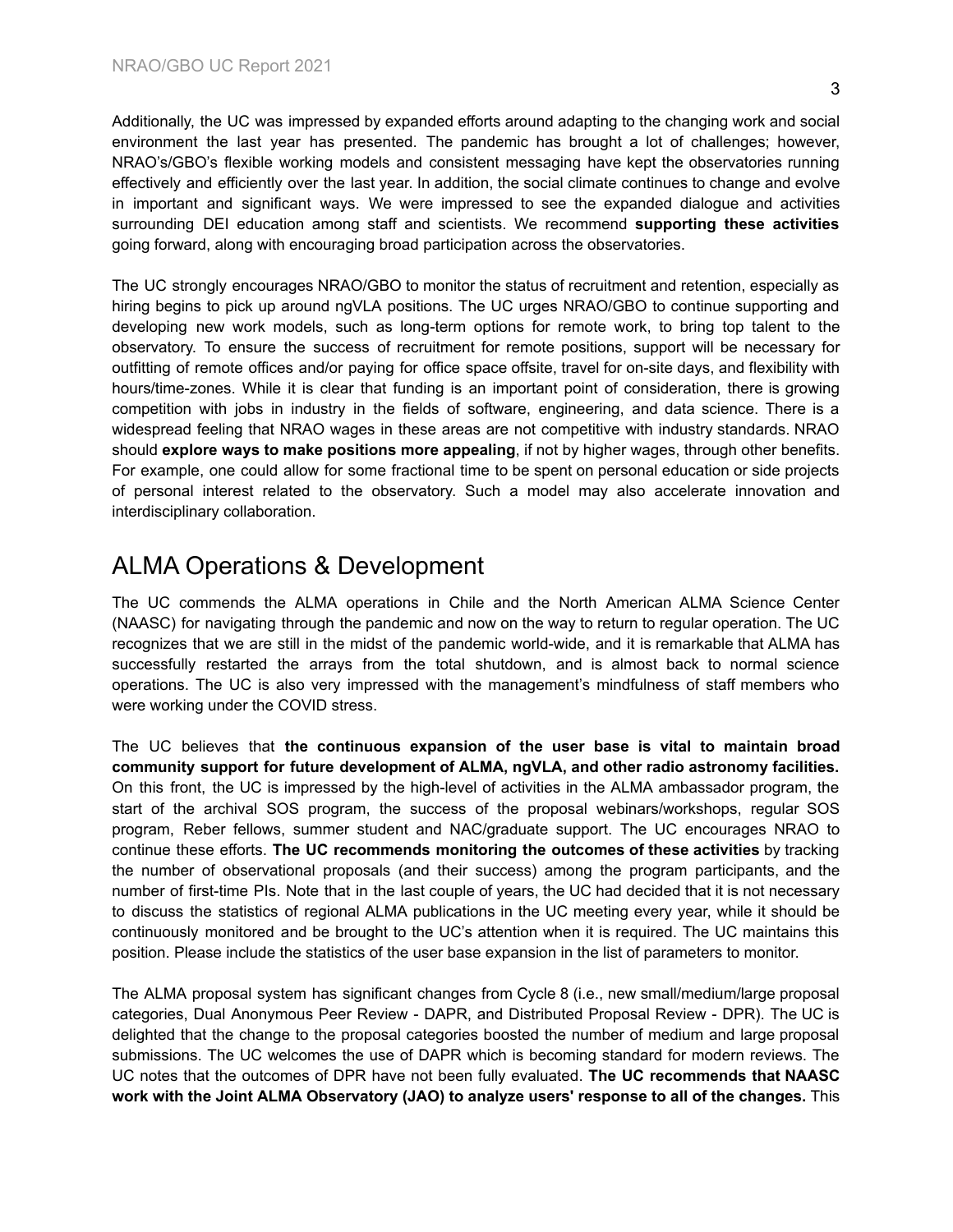analysis should include a user survey and a statistical analysis of the proposal selection results. The analysis should be performed in both the short- and long-term and **should include possible downsides** (e.g., DPR misses the expertise of those who do not submit ALMA proposals such as pure theorists or observers outside of sub-mm wavelengths). The UC learned that about 1500 proposals went into the DPR and about 15% of their PIs were non-PhDs (i.e., those declaring mentors to help their review). In the user survey, the UC recommends **including questions on how the mentoring process worked from both reviewer and mentor perspectives**, so that the observatory can learn whether the non-PhD reviewers are receiving proper guidance from their mentors. In order to facilitate the participation of the non-PhD or first-time reviewers, the UC recommends the NAASC develop a webinar (or video tutorials) for them and their mentors about reviewing proposals (e.g., writing constructive criticism, ethical issues, mentoring). The UC also recommends assessing the efficiency of communications on technical issues between reviewers and the observatory, as to whether one-on-one communications are sufficient and whether more broader communications to all reviewers at once during the review process is necessary.

Given the expanded nature of the UC with a number of new members, the UC appreciated the clear description of the ALMA development funding process and the relationships between the different regions in the way the funding is handled. The presentation also described the approach, coordinated across the executive regions, being taken to implement the ALMA 2030 roadmap, and the extensive community consultation involved in making technical recommendations. The UC commends ALMA for this approach, as we believe coordination between the regions to be the only path forward for achieving the goals of ALMA 2030.

The UC notes that the North American (NA) development program can be very proud of the important capabilities that it has produced for ALMA, including the phased-array implementation that was crucial for the success of the Event Horizon Telescope (EHT). The UC is impressed and pleased that project proposals are being considered now that meet the requirements for the ALMA 2030 correlator and a Band 6 upgrade: this is a sign that the NA community is playing an important role in achieving the ALMA 2030 goals. The requirements for the new correlator, and in particular the fact that the full spectral resolution can be employed across the entire IF bandwidth of a receiver, will have an enormous impact on all spectral line work. Having a suitable correlator ready before 2030 would help with commissioning of new receiver systems as they arrive and speed up their availability to ALMA users.

The project is aware that the entire ALMA digital system needs upgrades in order to meet the 2030 goals, and the UC trusts that the project will continue to work towards these goals in a timely fashion. The UC applauds the efforts demonstrated in the presentation to ensure that the disruption to science operations during the implementation of the new hardware is minimized: placing the new correlator at the Operation Support Facility (OSF), as anticipated, will be important to this end.

#### GBO Operations & Development

The UC commends GBO for successful operations through the pandemic, efficient communications with users (virtual town hall, bi-weekly science talks, twitter, etc), and multiple educational programs to engage students *at all levels*. The UC is very impressed by GBO's presentation summarizing their development activities over the previous years. The UC commends GBO for their resourcefulness and hard work across the board, and for supporting users.

While the UC recognizes the limited budget and personnel available to GBO, it is very clear that the protected environment for radio observations at and around GBO is already a precious resource that the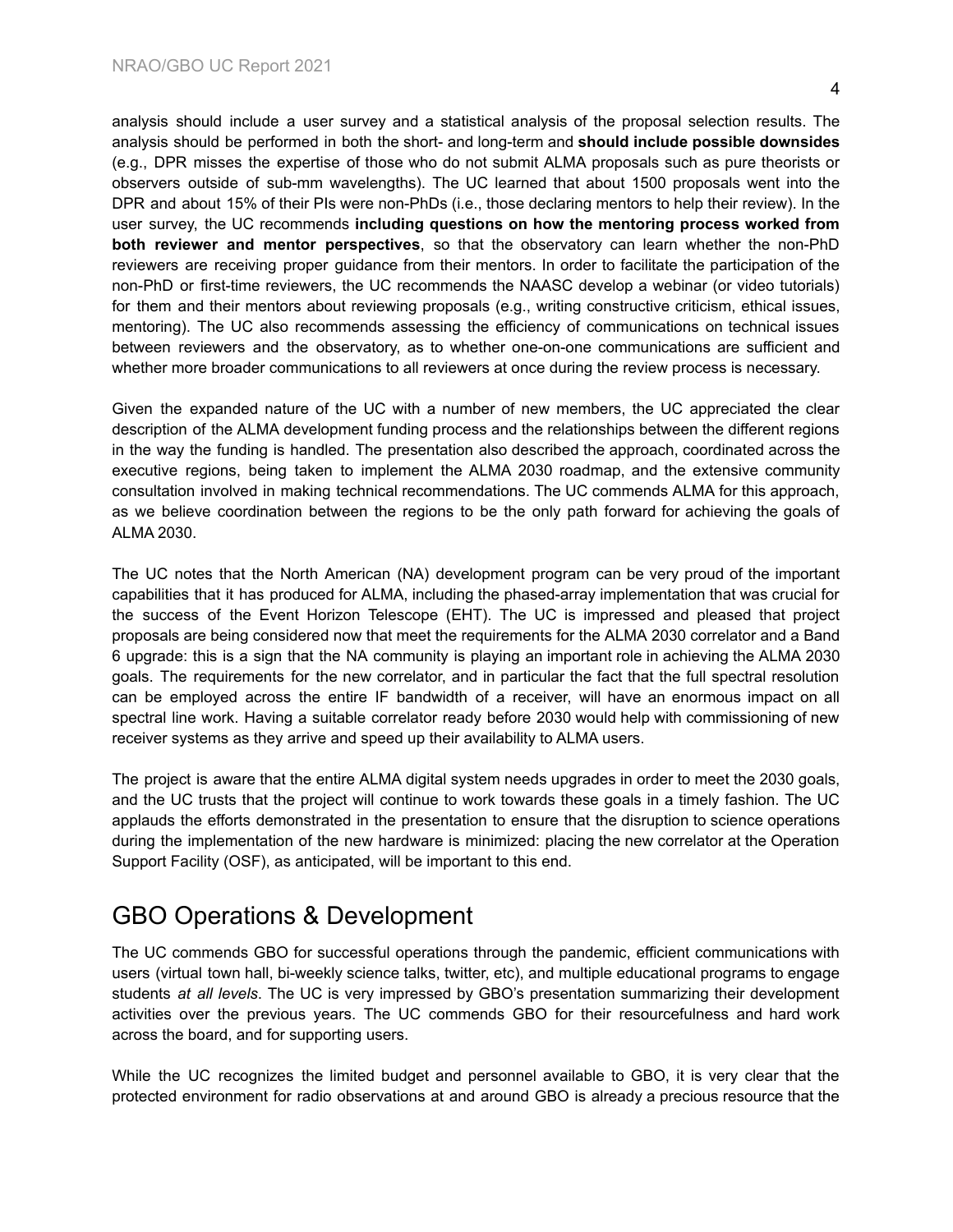radio astronomy community cannot lose. **GBO must continue in the future.** The strength of this area is its ability to enable the current and future use and development of instrumentation in the national radio quiet zone (NRQZ) which has been cultivated and established by the GBO's continuous research and educational activities. The UC recognizes that **instrument development is important for the future.** GBO has been excellent in receiving user feedback through workshops and user surveys and implementing them in the operations and planning. The UC recommends extending this effort and **having a more formal GBO 2030 exercise under various budgetary scenarios** to have a presentable user-supported document and to justify funding for additional instrument development.

The recent completion of the Phase I GBT radar system is an exciting and encouraging development. Arecibo has played a significant role as a radar transmission station for NASA, and its recent collapse has directed focus to the GBT as an important facility for planetary science. **The UC encourages GBO to actively find a role in this development** and continue correspondence with the planetary and astrophysics radar communities.

The UC applauds the efforts to secure and build a GBO archive system. The UC encourages GBO to continue to build and grow this system and to host calibrated data sets starting from legacy programs and observer reduced data. **It is also important to improve data reduction software so that outside users can easily reduce the archival data with their home computers.** Making GBO data more accessible to the community would help to grow the user base and produce archival publications. As it now stands, only experts can use the archived data. Accessibility of archived data is especially important for undergraduate and graduate students, and allows students to start working right away.

The UC commends efforts to enable operator-driven observations at GBO, and encourages this to continue. This work can be done in parallel with the development of standardized observing modes, as well as standardization of operator-driven observations incorporated as data products into the new archive.

The UC **encourages GBO and NRAO to seek more synergy** by sharing resources and knowledge in management, science and engineering, as well as education and outreach. Note that there are additional recommendations in other sections of this report, e.g., "Data Management", "Education and Public Outreach/Science Comms", and "Proposals & User communications".

#### VLA/VLBA Operations & Development

The UC applauds the VLA/VLBA teams for continuing to operate and support cutting edge science during a very difficult time. Major new initiatives of the NRAO, such as the VLA Sky Survey (VLASS) and the ngVLA, have grown out of interest and support by VLA and VLBA users. It is clear that continued excellence at these facilities will be critical to the future success of the NRAO. The UC sees that the NRAO does not simply maintain the VLA and VLBA, but that they invest in innovations that improve prospects for future science. VLBA real-time correlation, the VLBA New Digital Architecture (VNDA) project, and VLA commensal instruments are all very welcome developments. They demonstrate that the NRAO has a healthy appetite for risk and an interest in supporting new users.

The UC was impressed by the retirement of risk related to aging infrastructure at the VLA and VLBA. The process of building up spare parts, power system upgrades, and focus rotation mount replacement are not highly visible, but are critical to continuous operation. Continuous operation is important for early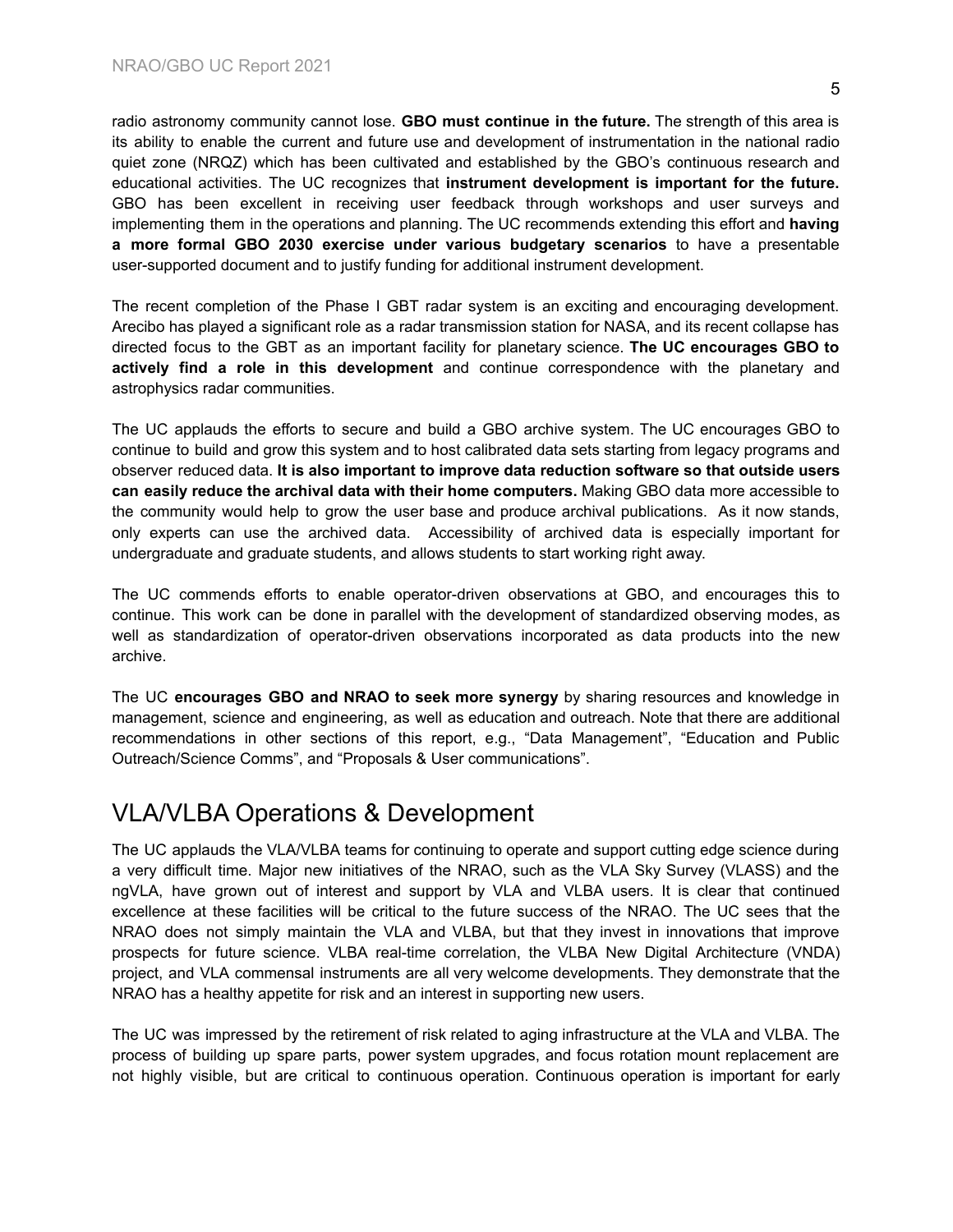career and user community development. Recommendations for VLA/VLBA operations during the transition to ngVLA are included in the ngVLA section below.

The GBT/VLBA radar experiment is an impressive example of a development that opens new funding opportunities, pushes inter-observatory planning, and opens novel science capabilities. The NRAO has responded well to the failure of Arecibo by considering radar at the GBT. However, coordination of observations between NRAO and GBO facilities will remain a niche application without improvements to scheduling and planning of time-constrained observations.

The UC is happy to see that the first VLA X-proposal program is starting this year. Considering the long time spent to make this program ready, the UC recommends that NRAO **should start preparing now for the next X-proposal cycle**.

Optical astrometry satellite missions (e.g., Gaia) and the EHT are major successes that demonstrate the existence of a large community of potential VLBA users. Strong support for VLBA observers (e.g., through the Helpdesk) is a good investment in growing the VLBA user base and should continue, even if current use is limited. We feel that **CASA support for VLBA is critical** to persuading members of these other communities that the VLBA is user-friendly.

The UC appreciates the new procedure for *quickly* disseminating data and software issues to the user community. This point, as well as operations during a transition to ngVLA, are discussed in separate sections below.

## ngVLA

The UC commends NRAO on the great progress in ngVLA planning over the past 5-6 years. The current plans are impressive, and ongoing or planned studies to further refine the design are well thought-out. The project appears well-prepared to move out if / when recommended by Decadal 2020.

The UC is impressed by the momentum of product teams, as well as by the very active community science involvement, and the community-based science and technical advisory groups. These have all helped to build and maintain community support for the project. We are also pleased at the high participation in workshops / short talks / mini conferences etc. by early-career scientists. We suggest that it might be helpful in "selling" the ngVLA to make the point that ngVLA will replace both VLA and *VLBA*; this could be a selling point, or at least a mollification point, to persuade other ground-based astronomers that radio astronomy is willing to close facilities when appropriate.

The UC is pleased to hear that the prototype antenna contract has been awarded, and that other design work is proceeding. The plan to advance further as an NSF Major Research Equipment and Facilities Construction (MREFC) candidate is well thought-out, and we agree that the appropriate time to do so would be after the Decadal 2020 report is released. We suggest that the ngVLA protoproject could investigate possible partnerships with industry to address, e.g., computing issues for the array. The UC encourages the ngVLA team to **consult with people who were involved with this development stage of ALMA, or even those involved with the VLA and VLBA** - they can offer insight / advice based on hard-learned lessons from the corresponding development phases.

The UC is extremely concerned about the possibility of closing down the VLA and/or the VLBA before the ngVLA is science-usable, likely resulting in a multi-year gap for radio astronomy students and postdocs.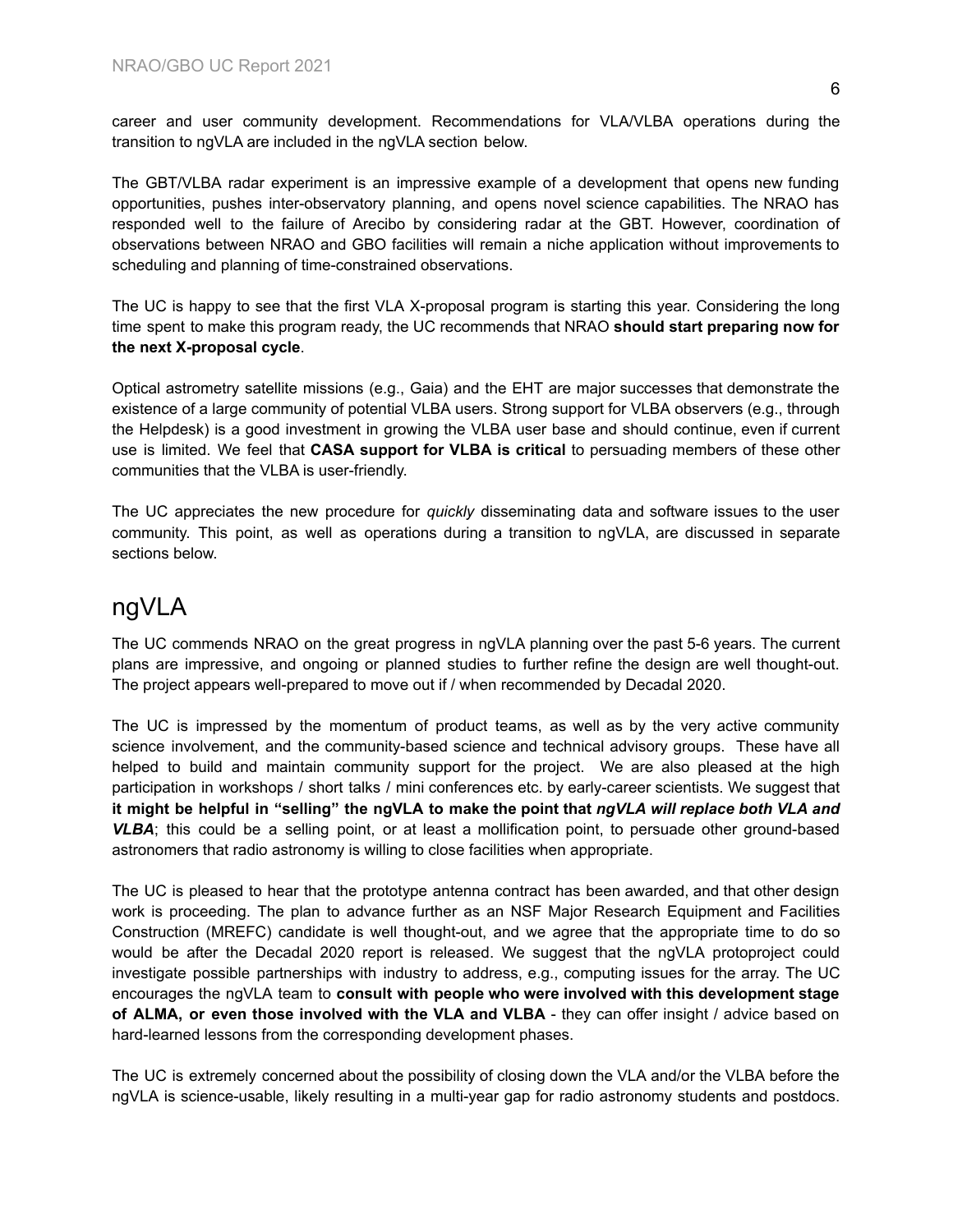We do **not** endorse the option of shutting down the VLA at the beginning of ngVLA construction. **We strongly recommend that NRAO work with the community, by forming a blue-ribbon panel or a community working group, to define options for continued US scientist access to cm-wavelength observing capabilities**. This process must be transparent. A community working group to explore the transition should be identified immediately upon Decadal recommendation, and the decision process should involve the community through workshops, listening sessions, and user surveys, as well as the community-led panel and/or community working group.

## The VLA Sky Survey (VLASS)

Overall the UC is impressed with the progress of VLASS during the past year. Regarding the quick look images, the UC is happy to see the use of these images in scientific publications by the community, and the implementation of routine quality assurance steps for the quick look images themselves. Regarding the single epoch (SE) images, the UC commends the efforts put forward to satisfy the UC's previous year request for releasing 100 deg^2 SE images early. The UC is impressed with the solution that has been found for the critical computational challenge posed by VLASS SEs, and compliments the team for developing a faster algorithm that works over most of the sky and only fails to meet requirements in a limited range of elevations.

Going forward, the UC strongly recommends the incremental release of SE images with significant sky coverage. The UC requests that a clear, updated plan be put forward to inform the community on upcoming data releases including the SE images. **The UC strongly encourages publication of this plan within the next 3 months. The UC recommends a plan to include frequent, incremental releases of the SE images for at least 30-50% of the surveyed sky,** rather than waiting for all data to be collected before a single final release.

The UC is impressed with the software/pipeline development work undertaken during the last year. In order to distribute expertise in general new survey capabilities and related data analysis techniques, **we strongly encourage the development of a CASA tutorial (or similar) to cover the on-the-fly analysis recipe** that goes into generating the SE images for VLASS.

#### Data Management and Software

The UC commends the Data Management and Software Division (DMSD) and the Science Ready Data Product (SRDP) initiative for their continued excellent progress. The UC was particularly pleased to see the continued enhancements to the NRAO archive, the broad success of the ALMA pipeline reliably producing calibrated data for the most recent observing cycles, the integration of CARTA for ALMA and NRAO archives (VLASS), and the successful recruitment for developers into software positions.

The UC thanks the DMSD and SRDP teams for accommodating the UC's request for in-depth discussions on software this year. Because of the extended discussions, this section of the UC report is relatively long. The UC made the request because some of the current proposal/observing/data reduction tools have been an obstacle for users. The issues of the current software have been discussed piece by piece in past UC meetings, and the UC felt that a discussion in the broad context of software development and management is valuable at this point. **Overall, the UC recommends receiving user feedback** *more frequently* **and** *incrementally* **throughout the design, development, release, and maintenance phases of software.** In what follows, we discuss each component of the software.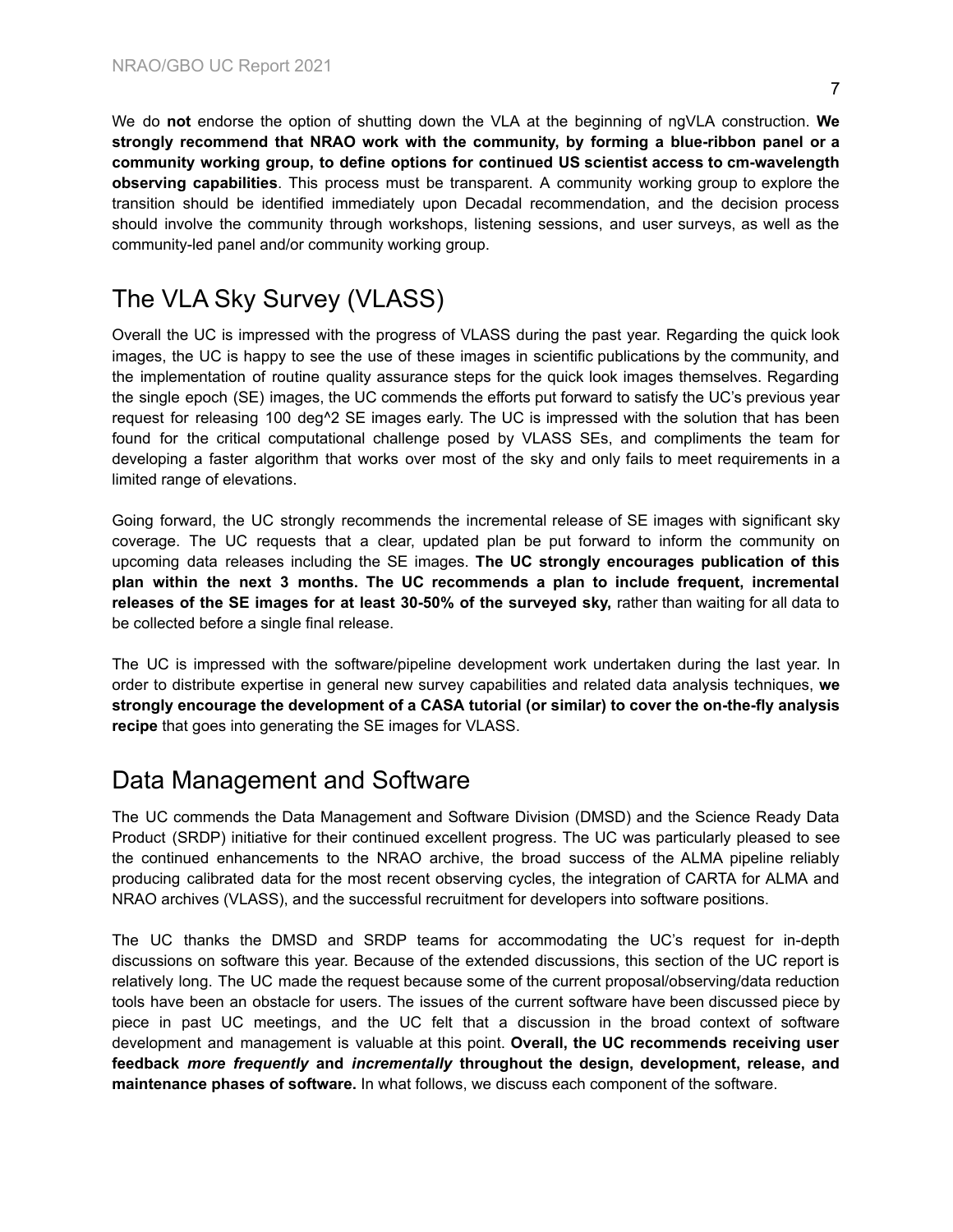*Data Archive and Data Reduction Pipelines:* The UC supports continued efforts to make the NRAO archive more accessible. In particular the UC recommends that the new archive interface **enable queries across more of the metadata** associated with an observation. As one example, the UC noted that it would be useful if users were able to query based on time on individual sources within an observing block for both VLA and VLBA observations. The UC also encourages continued progress in several ongoing initiatives. Successful development of the ALMA pipelines and software support for the next generation ALMA correlator are both essential contributions to the observatory. The UC looks forward to continued development of the VLA calibration pipeline with expansion toward S and ultimately L bands. The UC recognizes that RFI and gain compression are major issues in these bands and hopes that **lessons learned from VLASS can be incorporated in the general calibration pipeline**. The UC encourages **continued development of the VLA imaging pipeline** with a goal of calibrating and imaging as much archival data as possible.

*SRDP:* The UC has been impressed by the quick and significant progress made by the SRDP team in the past 3-4 years. For further improvement, **the UC recommends reviewing SRDP tools frequently with a broad section of the community.** In particular, the UC recommends using an investigation of the lower-than-expected uptake for the ALMA User Driven Imaging (AUDI) as a focal point for an external user review. By engaging with external users, the SRDP project should determine how to encourage AUDI use and implement broadly-requested features from external users. For example, several UC members noted additional features they think would be helpful: it would be useful to enhance query capabilities in the new archive (e.g., search for all data sets that contain a specific spectral line and to trigger re-imaging based on those spectral lines). The ability to reimage the ALMA 7m and 12m data together from a single project would be useful as would the ability to trigger calibration and reimaging of multiple different measurement sets following a "shopping cart" style query. The 10-measurement-set limit for recalibration had previously impeded their use of the archive. The UC also suggested including an explicit identification of the recommended CASA version for recalibration in the archive interface, citing the version-dependent nature of the pipeline as an impediment. This list of suggestions is not meant to be exhaustive but are examples of features that enthusiastic community members can suggest under a user-engagement exercise.

*Current and Next Generation PST/OPT:* The PST/OPT have been obsolete for some time and are a barrier for potential new users and even at times for experienced users. While it may be desirable to develop the new software whose components seamlessly communicate between each other and with the database, users would likely be satisfied with only small shortcuts on the surface of the current PST/OPT (i.e., web/GUI interfaces). Such shortcuts include a wrapper to fill the boxes in PST/OPT from the user's ascii table or a table format converter between PST to OPT. The UC encourages NRAO to **consider such shortcuts to improve user experience quickly.** Additionally, the UC **strongly recommends tools to be developed to allow double-anonymous peer review soon.** The UC recognizes that ultimately a full replacement of the current tools is necessary. The UC was encouraged to see that the full suite of software from proposal to data reduction is in the scope of the next generation of development. For this, **the UC recommends an approach encouraging** *incremental* **and** *frequent* **user feedback throughout all phases of the development.** Without such feedback, the UC sees a danger that the final product may not improve user experience or may become too inflexible to accommodate ever-changing needs in the future. The UC notes that even the current standard (e.g., ALMA OT) can become obsolete in a few years.

*CASA and next generation CASA (ngCASA):* New and upcoming CASA improvements are all exciting. However, the UC notes the following more urgent needs of the user community: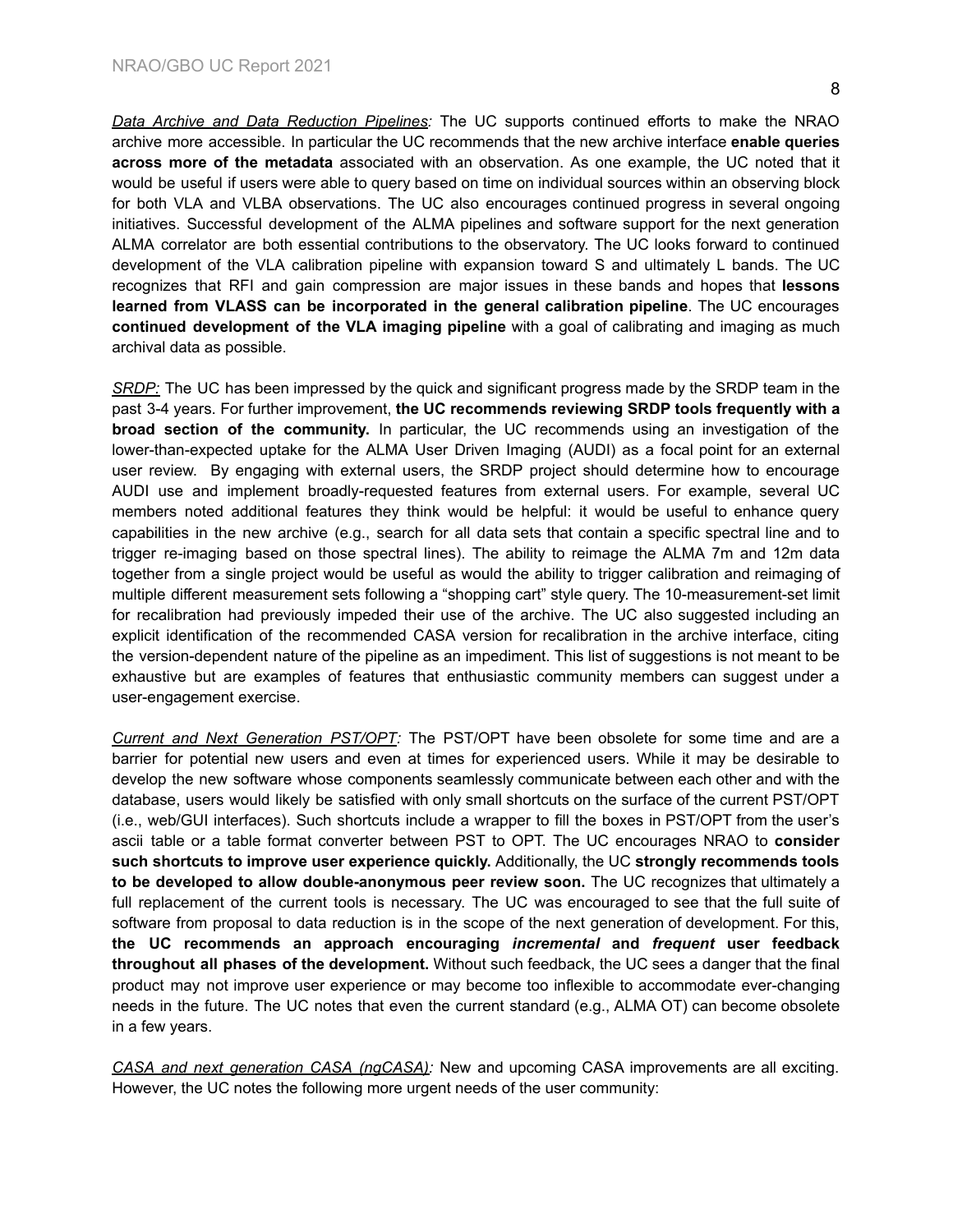- **Supporting Mac users is vital,** as a large fraction of astronomers use Macs. Some institutions require/mandate OS updates (for security reasons), which can render CASA inaccessible to users at those institutions. CASA support for nw Mac OS releases is essential.
- The UC reiterates that **CASA needs to support VLBI use**. The requirement to use AIPS is a barrier that keeps the VLBA from being as high impact as it might otherwise be. AIPS has been stable and reliable, but is largely maintained by a single staff member, making it a potential failure point.

The ngCASA project and the high-throughput computing initiatives for CASA will enable a wider variety of user interfaces to allow work to be done on centralized computing resources. VLASS-driven development also brings useful byproducts (e.g., GPU-based gridding methods). These are welcome developments, however, **the UC again sees benefits of** *continuous* **and** *frequent* **communications with users throughout the CASA and ngCASA development.** For example, the UC does not feel the ngCASA development as urgent as the two topics above. The UC also requests that reports from the CASA users committee be routinely made available to the UC when they are issued, so that the two UCs can be on the same page.

*GBO Data Reduction Software:* The UC recognizes that the IDL-based software has been working reliably at GBO. However, the UC notes that it has come of age and **encourages GBT to move away from IDL in the future**, so the tools can be used by people without IDL licenses at their home institutions. IDL is largely obsolete among most professional astronomers with PhDs earned in the last 15 years. This shift is important for archival users as well as observers. Until this change can be accomplished, please highlight the fact that users, including archival users, who do not have an IDL license of their own can run the software on the GBO computers using the GBO licences.

*VO Support:* The team asked what level of virtual observatory (VO) support is needed. Full compliance with all VO protocols is not necessary, but the UC would like to see data releases done in a way that can interface in a straightforward manner with common tools like astropy, astroquery and Topcat.

## Central Development Laboratory

The UC commends CDL and CDL management for an extremely effective adaptation to work-from-home during COVID-19, as well as the successful implementation of safe work procedures in the laboratory when in-person work was necessary. The UC also commends CDL for the successful recruitment in the past year. It is clear that CDL takes the lessons learned from the work-at-home transition seriously, and is acting to implement the best aspects of these policies going forward even as the workforce returns to normal. This was particularly evident in efforts to explore remote work and telework as essential tools in new recruitment efforts. Expanded use of contractors and consultants during COVID seems to have been a successful endeavor, and the UC is pleased that CDL is using these options where appropriate. The UC recommends that **care be taken to ensure that too frequent use of these resources is not depriving CDL of long-term institutional knowledge.**

The UC is pleased to see that CDL recognizes the wealth of institutional knowledge among its staff and that many individuals are the sole repository of specific expertise. Combined with a late-career workforce, CDL recognizes that there is a challenge in ensuring that new staff are hired in time to ensure as complete a knowledge transfer as possible. The UC recommends that **CDL management make**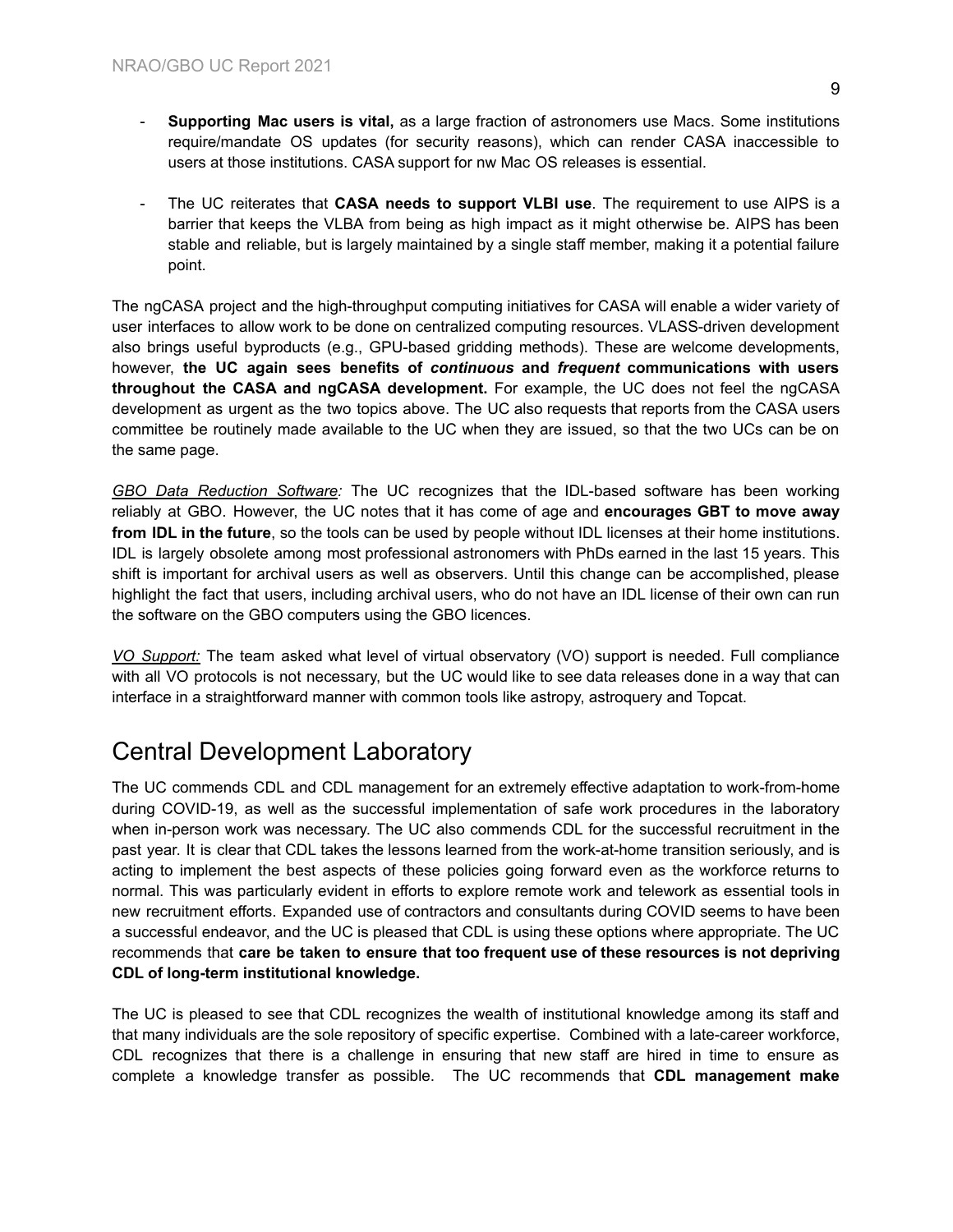**extending this overlap period a priority**, with attempts to plan even further ahead for replacements, ideally on the 3-5 year time horizon.

The UC believes that incorporation of students and early-career staff into CDL is vital both for developing 'home-grown' talent, but also for increasing the reach of CDL into the broader community as these individuals take positions elsewhere. In that vein, the UC wants to highlight the recent successes of incorporating CDL into the Jansky Program. **NRAO is strongly encouraged to make it a priority to ensure CDL is always represented in the Jansky Program.** Contingent on funding, the UC also recommends that CDL and NRAO examine whether CDL might be a natural fit for a restoration of the NRAO Postdoc Program, where a CDL Postdoc's service duties can *directly align* with their own independent interests and career development desires. Finally, the UC recommends that **CDL and NRAO make intentional efforts to strengthen interactions with students at the bachelors, masters, and doctoral levels** through furthering opportunities such as co-ops, internships, and on-site course work with other institutions (e.g., UVa).

In terms of recent major projects, the UC commends CDL on substantial progress on the upgraded Band 6 receiver project. The successful partnership with industry to develop patentable technology in the form of reflection filters is another highlight. The UC is pleased that CDL has incorporated encouraging staff to actively seek out patentable projects as part of its 5-year plan, but is concerned at the low overall success rate in this area thus far. The UC recommends **CDL undertake some internal self-reflection to try to determine what has and has not worked in this arena.**

### Education and Public Outreach/Science Comms

The UC commends the EPO and Science Communications teams for their excellent year-over-year progress especially in light of Covid-19 limiting in-person events. The pivot to virtual tours and planning for private fundraising are novel and the UC recommends building on that excellent groundwork. The development of virtual tours has expanded the NRAO's ability to reach groups outside of its immediate geographic regions. While both live and recorded tours have value, the UC concurs with NRAO staff comments about the strong impact of live tours. We encourage the EPO team to **pursue more partnerships with museums and planetaria** to evolve existing VR tour material into media appropriate for large-dome viewing; outside partners may also have ideas for incorporating live tours with projection onto large domes.

Education of scientists is also important. The UC recommends that the NRAO and GBO **educate external scientists on how to evaluate their work for press-release "worthiness"** as well as track whose science is promoted by the Science Communications office by geography, institution type, career level, gender identity, etc. The UC noted that the NRAO sponsors Canadian community meetings but did not comment on Mexican community meetings. We recommend that **NRAO be open to attending and sponsoring the latter if it does not already do so**.

A new VLA visitor center will require a major effort and the UC commends the NRAO for hiring staff dedicated to develop private funding. This approach is novel in the observatory community but is a useful practice at universities. **The NRAO should consider increasing donor development** to serve as a long-term supplement (but not replacement) to existing funding for the EPO and Science Communications budgets.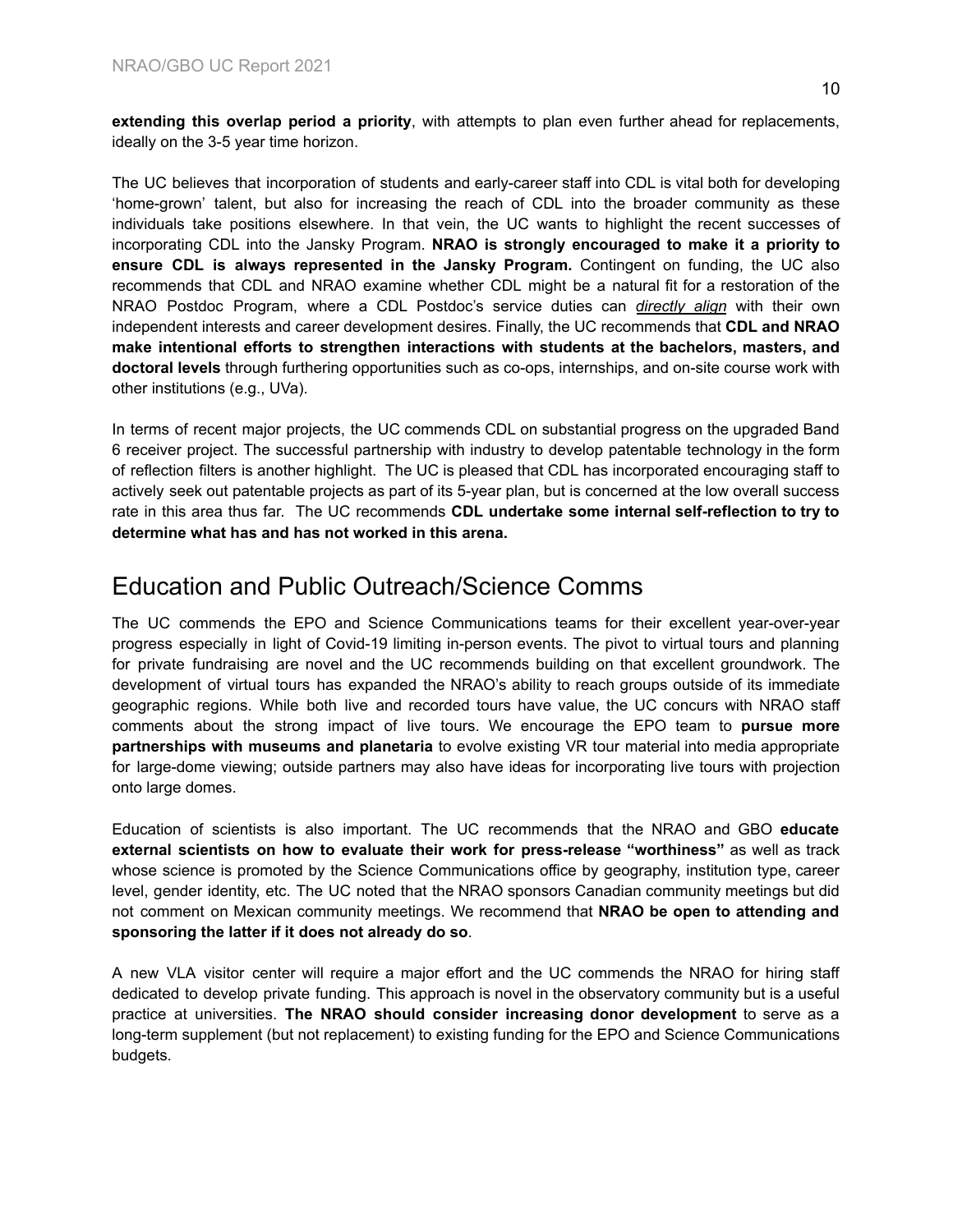Finally, the UC recommends that **the NRAO and GBO partner more closely to identify possibilities for joint NRAO/GBO EPO and science communications activities**. The development of a VLA visitor center may benefit from GBO experience with its excellent visitor center. The UC recommends NRAO and GBO to help each other in science communications as well. We request that future reports to UC include more information about GBO activities and NRAO/GBO EPO synergies.

# Science Support & Research

The UC **strongly recommends implementing the Dual Anonymous Peer Review (DAPR) for all NRAO/GBO facilities** as soon as possible. The experimental phase of DAPR is over, and the outcomes are mostly positive at multiple observatories. It is becoming the standard among major observatories. The UC does not think that any managerial / technical issue can be an excuse to postpone its implementation. If there is any issue, it should be resolved immediately.

The UC commends NRAO/GBO for successfully enabling new scientific capabilities from all fronts. This includes breaking managerial barriers. The UC recommends NRAO to **continuously push for implementing ALMA joint-proposals with NRAO/GBO facilities as well as external facilities such as JWST.** The UC notes that it has been done with ALMA for EHT and GMVA and should be possible for other combinations.

The UC also suggests considering **multi-cycle small proposals** by accepting them at once or implementing a mechanism to smooth out TAC-to-TAC fluctuations. Such proposals can attract not only the astronomy transient community, but also the planetary science community, e.g., for mission support proposals (examples being the Juno and New Horizon missions) and for long-term monitoring programs (e.g., cometary apparitions through perihelion).

The UC thanks NRAO for proposing a standard procedure for communication with users about data and software issues. The UC thinks that **it is ready for implementation**, and recommends to see how it works in practice for improvement in the future. The proposed procedure leaves room for judgement (i.e. in the problem verification step), which can potentially result in ambiguity and user dissatisfaction. The UC requests that **when an ambiguous situation arises** *please always take the side of transparency***.** The procedure may be implemented to VLA/VLBA operations first, but the UC hopes it to be extended to all NRAO/GBO telescopes including ALMA in the future.

## Fellowship, Students, and Mentorship

The UC was happy to see 5 Jansky fellowships awarded in 2020, but is disappointed that only one new Jansky appointment was made in 2021. **The UC recommends always awarding at least 2 Jansky fellowships each year and setting this as an observatory priority**. This is for the health and reputation of the fellowship: we feel that wildly fluctuating offerings from year to year harm the Jansky because potential good applicants don't know if it is worth the effort to apply in any given year. The community cannot rely on it unless it is awarded stably. In addition, NRAO is strongly encouraged to make it a priority to ensure CDL is always represented in the Jansky Program.

The UC welcomes the archival student observing support (SOS) program. The user response to this call is encouraging. The UC sees that this program is a support *not only for strong science cases, but also for a diverse range of students*, e.g., in large and small institutions. In order to find a good balance between regular and archival SOS allocations and success metrics, **the UC would like to see analyses** of the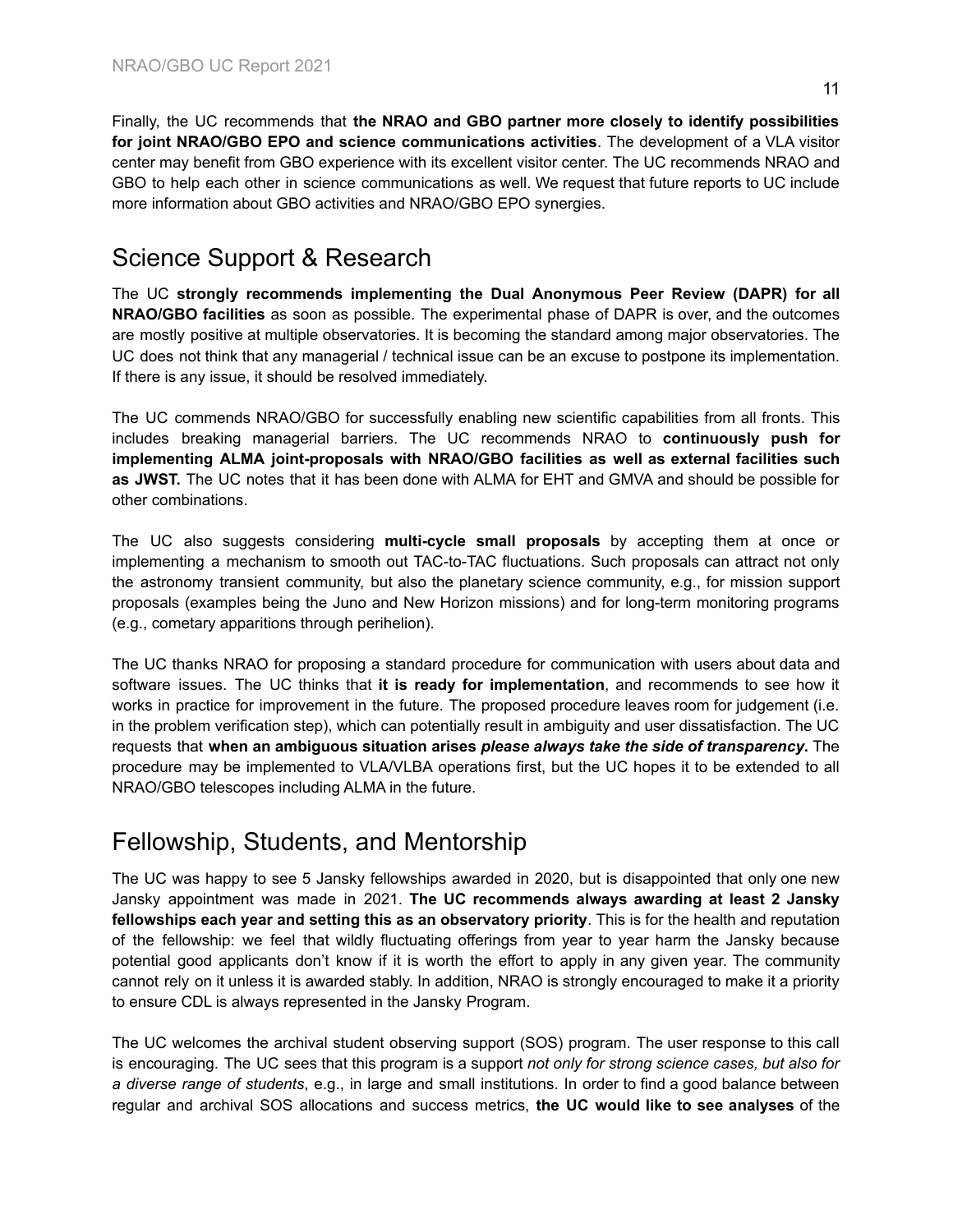demographics of applicants and recipients, and degree completion rates as well as publications resulting from SOS research over the long term.